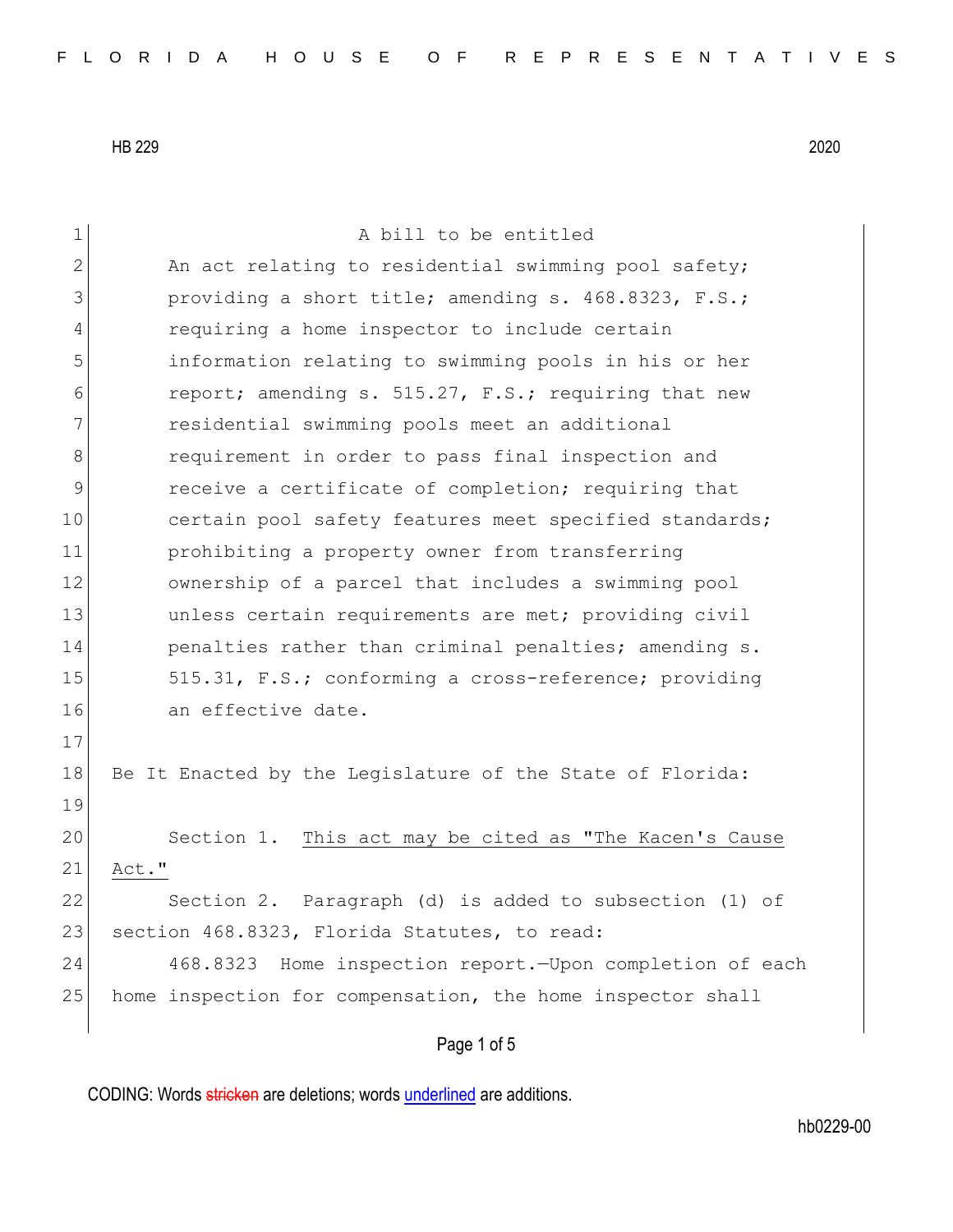26 provide a written report prepared for the client. 27 (1) The home inspector shall report: 28 (d) If there is a swimming pool, as defined in s. 515.25, 29 and any pool safety features, as described in s. 515.27(1), 30 which are present. 31 Section 3. Section 515.27, Florida Statutes, is amended to 32 read: 33 515.27 Residential swimming pool safety feature options; 34 penalties.— 35 (1) In order to pass final inspection and receive a 36 certificate of completion, a residential swimming pool must meet 37 at least two one of the following requirements relating to pool 38 safety features: 39 (a) The pool must be isolated from access to a home by an 40 enclosure that meets the pool barrier requirements of s. 515.29 41 and ASTM Standard F2286, titled "Standard Design and Performance 42 Specification for Removable Mesh Fencing for Swimming Pools, Hot 43 Tubs, and Spas." $\div$ 44 (b) The pool must be equipped with an approved safety pool 45 cover that meets ASTM Standard F1346, titled "Standard 46 Performance Specification for Safety Covers and Labeling 47 Requirements for All Covers for Swimming Pools, Spas and Hot 48 Tubs." $\div$ 49 (c) All doors and windows providing direct access from the 50 home to the pool must be equipped with an exit alarm that has a

Page 2 of 5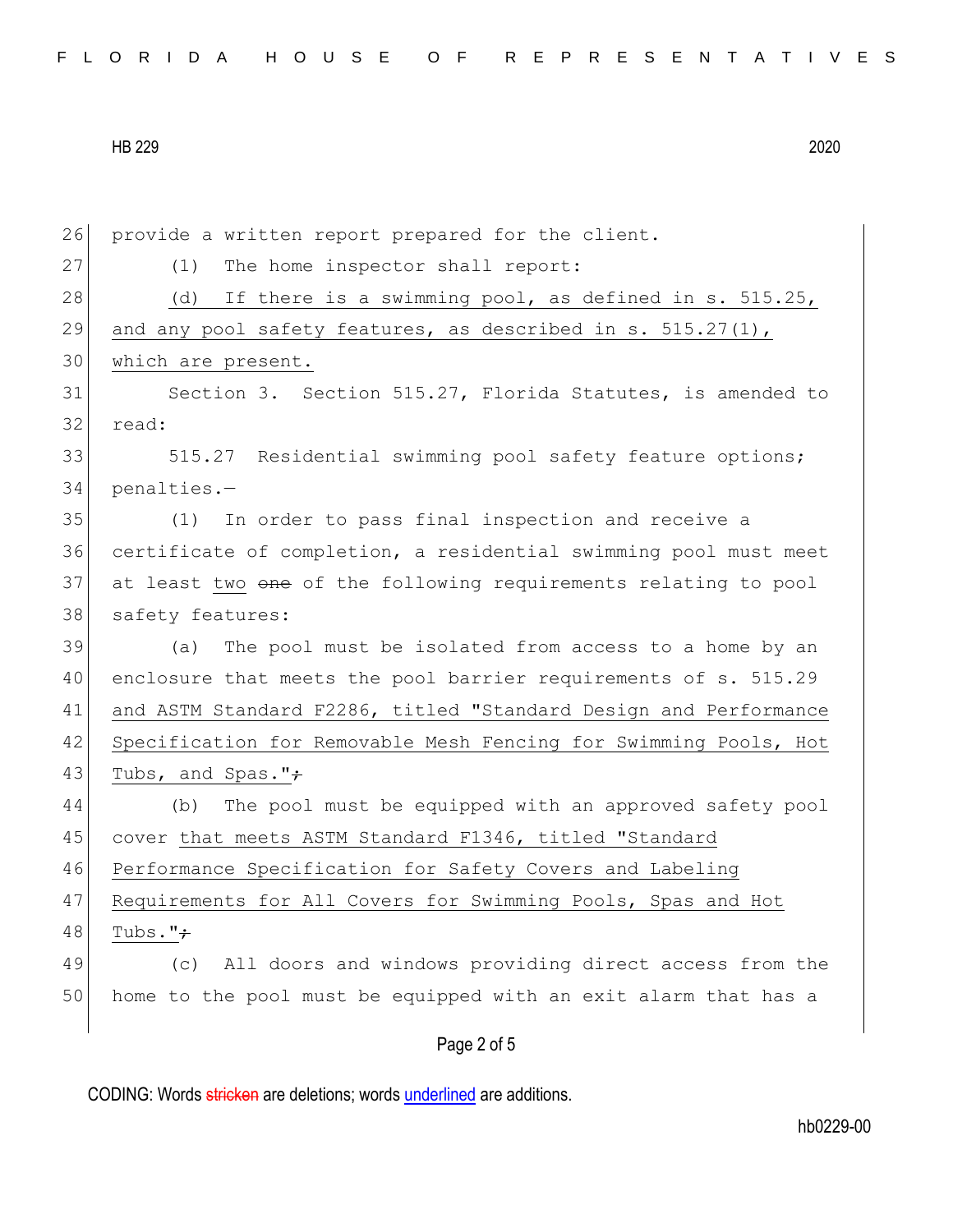51 minimum sound pressure rating of 85 dB A at 10 feet. $\div$ 

52 (d) All doors providing direct access from the home to the 53 pool must be equipped with a self-closing, self-latching device 54 with a release mechanism placed no lower than 54 inches above 55 the floor. $\div$  or

56 (e) A swimming pool alarm that, when placed in a pool, 57 sounds an alarm upon detection of an accidental or unauthorized 58 entrance into the water. Such pool alarm must meet and be 59 independently certified to ASTM Standard F2208, titled "Standard 60 Safety Specification for Residential Pool Alarms," which 61 includes surface motion, pressure, sonar, laser, and infrared 62 alarms and must comply with the Underwriters Laboratories, Inc., 63 | "Standard for General-Purpose Signaling Devices and Systems," UL 64 2017. For purposes of this paragraph, the term "swimming pool 65 alarm" does not include any swimming protection alarm device 66 designed for individual use, such as an alarm attached to a 67 child that sounds when the child exceeds a certain distance or 68 becomes submerged in water.

69 (2) A property owner may not transfer, for consideration, 70 ownership of a parcel that includes a swimming pool unless the 71 swimming pool meets at least two of the requirements under 72 subsection (1).

73 (3) $(2)$  A person who fails to equip a new residential 74 swimming pool with at least two one pool safety features feature 75 as required in subsection (1) or subsection (2) commits a

## Page 3 of 5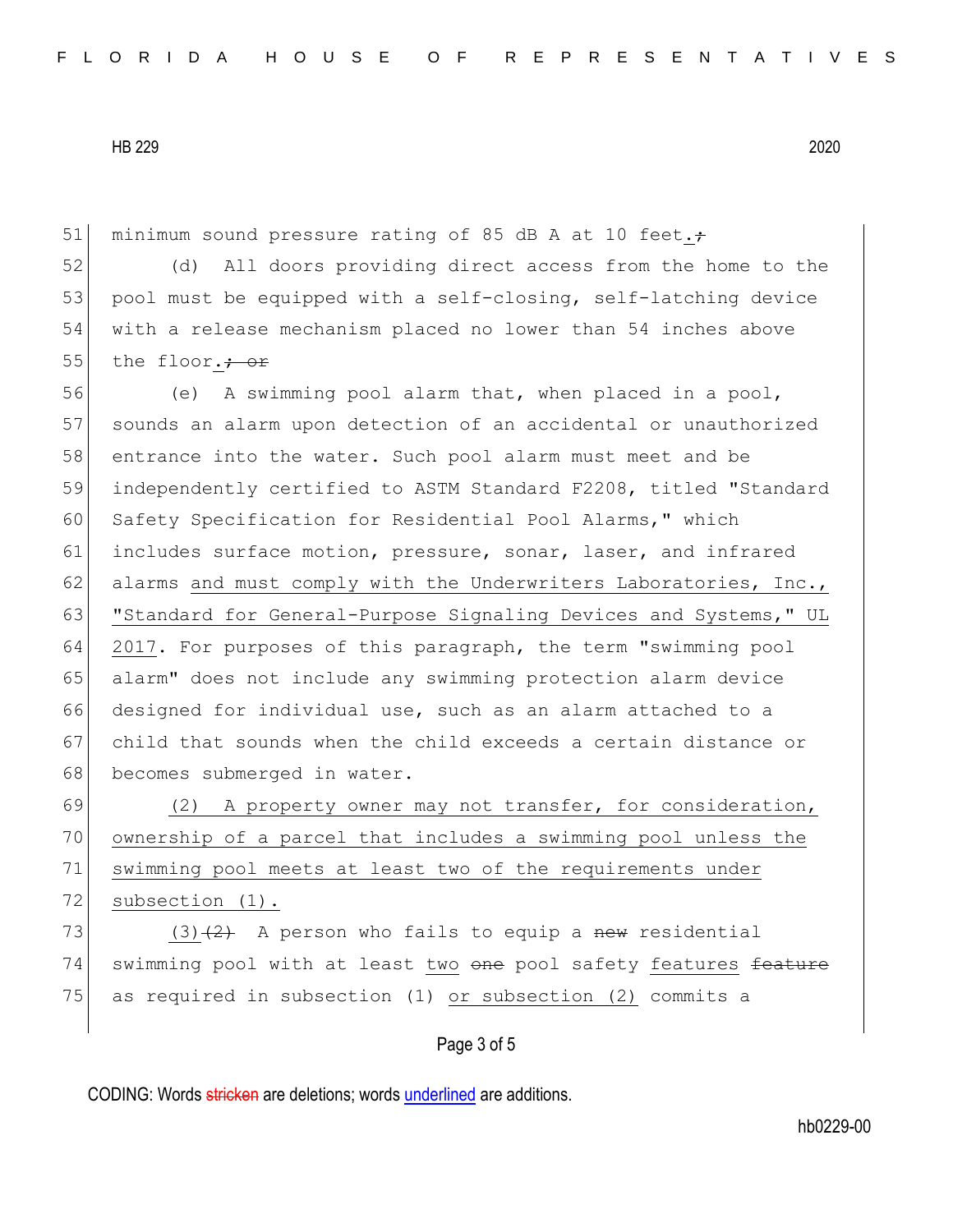| 76  | noncriminal violation misdemeanor of the second degree,                                         |
|-----|-------------------------------------------------------------------------------------------------|
| 77  | punishable as provided in <del>s. 775.082 or</del> s. 775.083, except that                      |
| 78  | a penalty may not no penalty shall be imposed if the person,                                    |
| 79  | within 45 days after arrest or issuance of a citation summons or                                |
| 80  | a notice to appear, has equipped the pool with at least two one                                 |
| 81  | safety features feature as required in subsection (1) or                                        |
| 82  | subsection (2) and has attended a drowning prevention education                                 |
| 83  | program established by s. 515.31. However, the requirement of                                   |
| 84  | attending a drowning prevention education program is waived if                                  |
| 85  | such program is not offered within 45 days after issuance of the                                |
| 86  | citation.                                                                                       |
| 87  | Section 4. Subsection (1) of section 515.31, Florida                                            |
| 88  | Statutes, is amended to read:                                                                   |
| 89  | 515.31 Drowning prevention education program; public                                            |
| 90  | information publication.-                                                                       |
| 91  | The department shall develop a drowning prevention<br>(1)                                       |
| 92  | education program, which shall be made available to the public                                  |
| 93  | at the state and local levels and which shall be required as set                                |
| 94  | forth in s. 515.27(3) $\frac{1}{2}$ , $\frac{1}{2}$ , $\frac{1}{2}$ for persons in violation of |
| 95  | the pool safety requirements of this chapter. The department may                                |
| 96  | charge a fee, not to exceed \$100, for attendance at such a                                     |
| 97  | program. The drowning prevention education program shall be                                     |
| 98  | funded using fee proceeds, state funds appropriated for such                                    |
| 99  | purpose, and grants. The department, in lieu of developing its                                  |
| 100 | own program, may adopt a nationally recognized drowning                                         |
|     | Page 4 of 5                                                                                     |